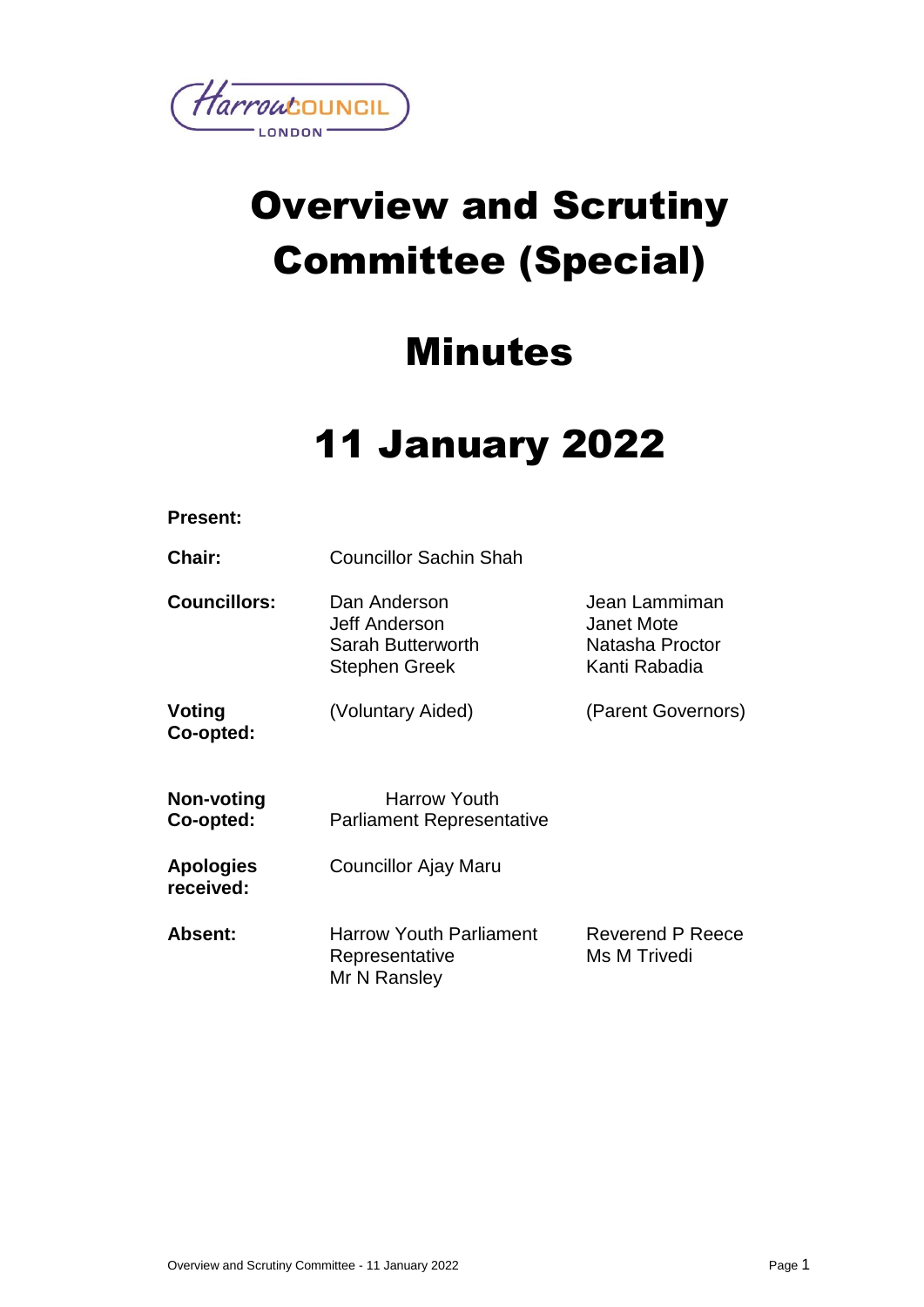# **191. Attendance by Reserve Members**

**RESOLVED:** To note the attendance at this meeting of the following duly appointed Reserve Member:

Councillor Ajay Maru

**Ordinary Member Councillor Alax Councillor Alay Maru Councillor Jerry Miles** 

# **192. Declarations of Interest**

**RESOLVED:** To note the declarations, if any, as published on the Council's website prior to the meeting and the following additional declaration made at the meeting:

Agenda Item 193 – Question and Answer Session with the Leader of the Council and Chief Executive

Councillor Butterworth declared a non-pecuniary interest in that she was a high school teacher in Harrow and Governor at Whitmore High School. She would remain in the room whilst the matter was considered.

Councillor Lammiman declared a non-pecuniary interest in that she was Chair of Governors at Shaftesbury High School. She would remain in the room whilst the matter was considered.

Councillor Greek declared a non-pecuniary interest in that he was a Governor at Weald Rise Primary School. He would remain in the room whilst the matter was considered.

Councillor Janet Mote declared a non-pecuniary interest in that she was a Governor at St John Fisher Catholic Primary School. She would remain in the room whilst the matter was considered.

# **Resolved Items**

# **193. Question and Answer Session with the Leader of the Council and the Chief Executive**

The Chair opened the Question and Answer session. He outlined the order of the session, stating that that the Committee would first receive a presentation on the Council's strategic overview from the Chief Executive. The Committee would then move on to a question and answer session, focusing on the following priority areas:

In his opening statement, the Chief Executive provided a brief update on the Council's strategic overview, outlining a number of key points:

 The last 20 months had been dominated by the Covid-19 Pandemic, which had presented a substantial challenge for Harrow Council which had heavily impacted: Harrow Council's budget; the capacity of Harrow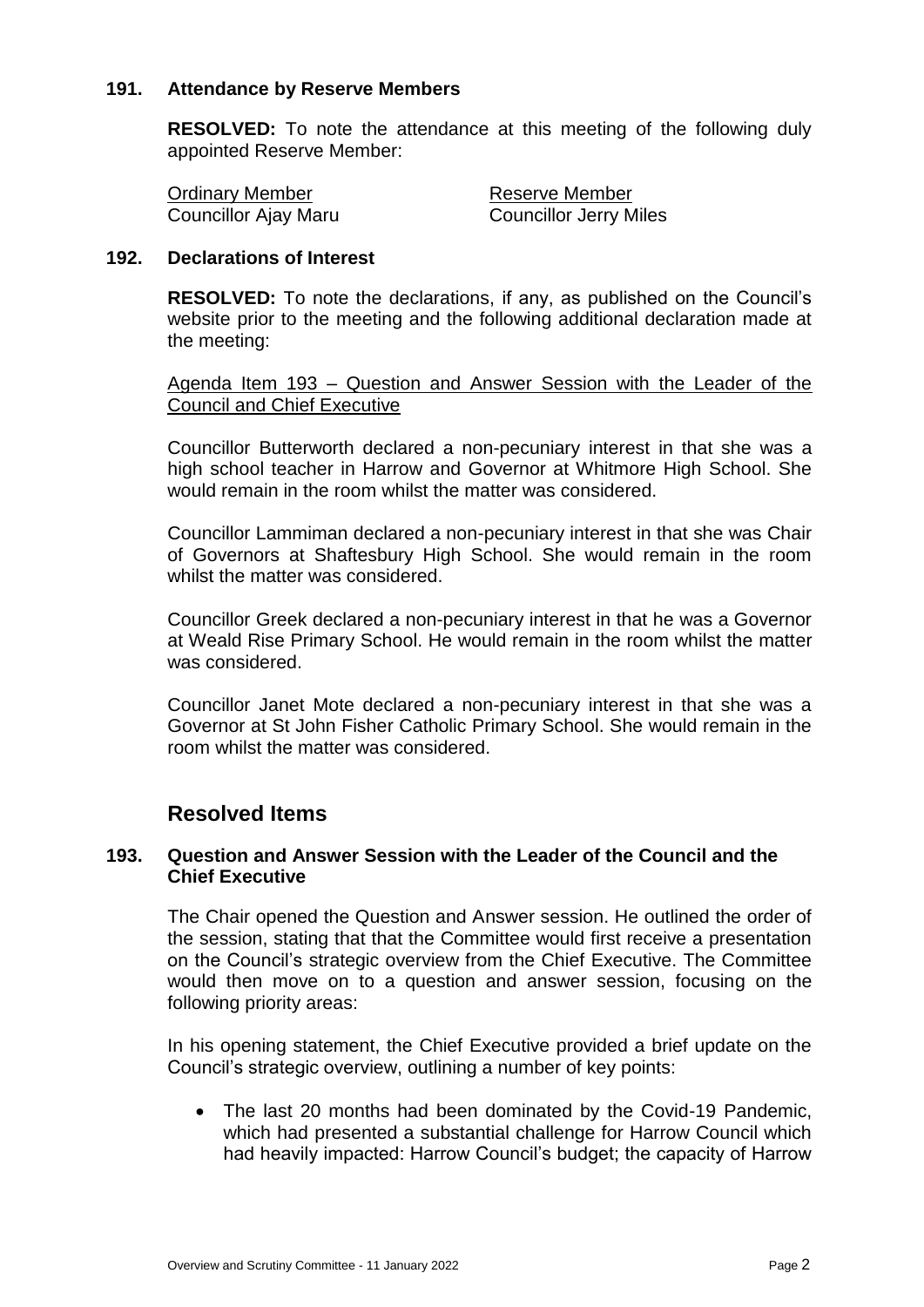Council and finally the Government's spending review had been delayed and had not been released until October 2021.

- It was hoped that by May 2022 Harrow Council would be less dominated by the Covid-19 pandemic and due to the Government's spending review release and a settlement prior to Christmas there would be a greater degree of financial certainty.
- Ongoing response to Covid-19 had remained a priority for Harrow Council and how core services would be delivered as a result of the Covid-19 Pandemic.
- Key priorities would be continued to be worked on, these included the regeneration programme, the borough plan, modernisation plans and the medium-term financial strategy with planning for 2023/24.
- Medium term plans included: Covid-19 recovery plans, borough plan activities and for the regeneration plan to be delivered.

Members thanked the Chief for hi statement. In the session which followed, questions centred around several key areas as set out below.

# **Q1. Since 2010 there had been a large cut to the money coming into the Council from the Government, what was the impact of these cuts?**

The Chief Executive explained that Harrow Council's core grant received from the Government in 2010 was circa £50m compared to today's core grant of £1 to £2m and that there had been a long period of austerity in the amount of resources councils had received from the Government, which had led to decisions to be made by Harrow Council in order for the budgets to be balanced, but that council funding had been more stable compared to the previous ten years.

The Leader of the Council added that since 2015 the overall revenue support grant had dropped from £52m to £1m and that small percentage annual increases of circa £50,000 limited the council on what could be done for pressures in their millions to be mitigated. In addition, over the past few years only 1-year settlements were received which had made long term planning difficult. Secondly, though core government funding had increased so had the need for council tax to be raised. It was noted that 80% of Harrow's expenditure is nowfunded by council tax compared to circa 50% in other London authorities'. .He concluded that cuts had impacted Harrow Council.

# **Q2. What were our guiding principles for formulating this budget?**

The Portfolio Holder for Finance and Resources explained that Harrow Council had been a low funded Council, that it was essential for the budget to be balanced and that services needed to be delivered. There remained a priority to protect vulnerable people within the community and for those on the lowest incomes to be supported had been a guiding principle. In addition, financial prudence in order for shortfalls to be met from funding no longer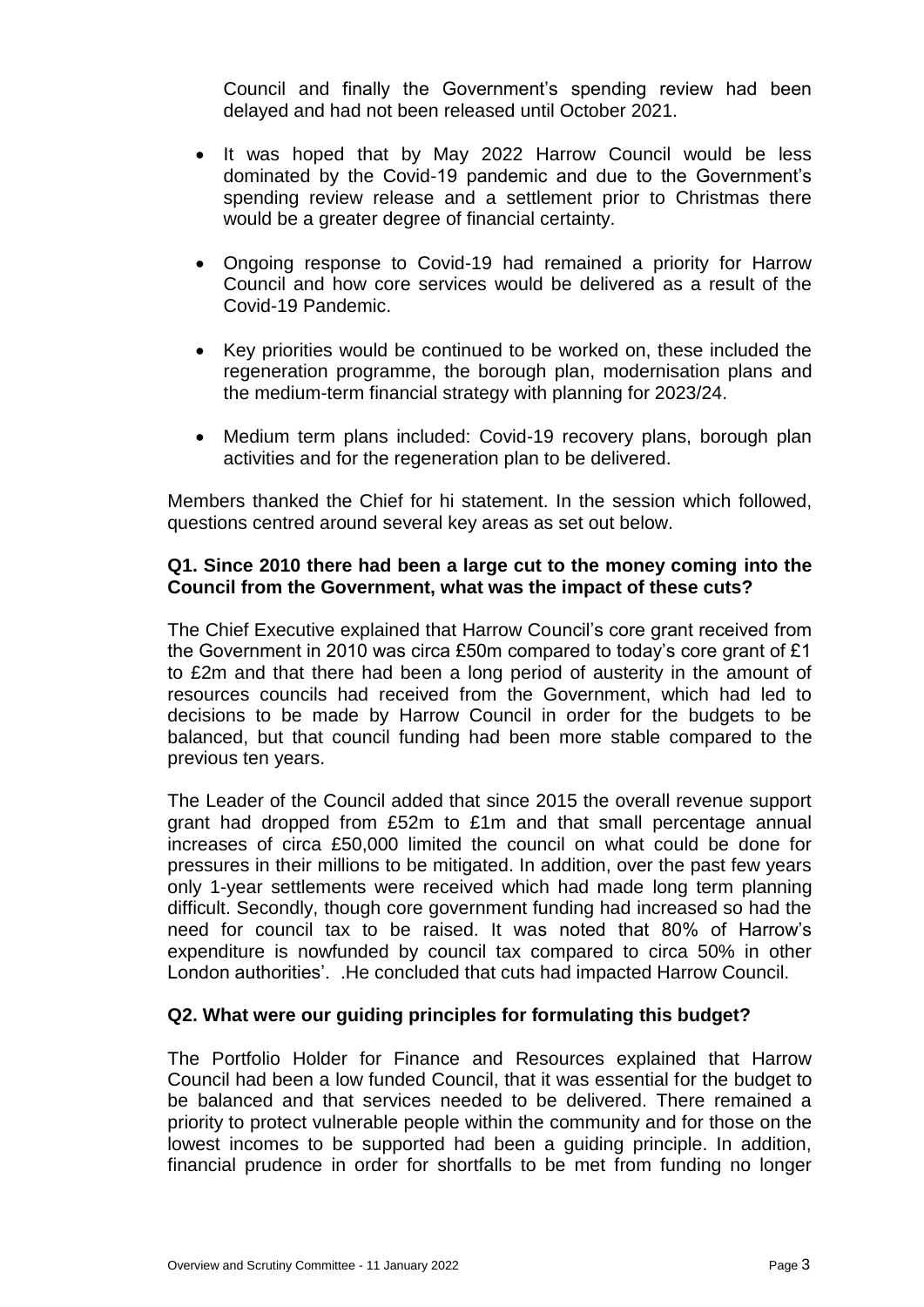received and thanked the directorate at Harrow Council for their continued efforts in delivering services within budget.

The Leader of the Council added that where costs could be reduced they had been but also there had been investment into services in order for these services, albeit small, but these had been done well.

**Q3. The budget gap of £15.7m, it appears that that this had been met by the budget planning reserve and that by next year that would need to be reversed out, which would imply that there was going to have to be savings in the year in order to in order to enable that gap to be reversed out. What were the plans for addressing that and what do you have in mind achieve the savings necessary to be able to reverse out that call on the reserves?**

The Chief Executive clarified that due to a lack of clarity and a delay from government on their position regarding the medium-term financial settlement, it was a strategic decision to do everything the council could over recent years to grow the budget planning reserve in order to have the resources available in the absence of the medium-term financial settlement. The Chief Executive concluded to say that because of this decision, the budget for 2022/23 had been balanced and that there was no need to make any further savings to balance 2022/23. The substantial increase in the budget planning reserve had allowed the Council time to understand what would be needed for the 2023/24 budget for the medium term to be balanced. This would also allow for a new administration's priorities to be applied to the future budget.

# **Q4. Could the budget gap be dealt with by the increased Government funding that would come from the medium-term strategy?**

The Chief Executive explained that Harrow Council had no clarity on Government policy regarding updates on the spending review for local government. The announcement came during October 2021 which had allocated resources to the spending departments over the medium term. This had provided a greater degree of clarity. Prior to this it had been unknown how much of the projected budget gap could be filled by additional government funding and that the final budget report would reflect the new information. The additional budget resource had not closed the budget gap and that proposals by the Council would need to be developed by February 2023 for how the budget gap would be filled.

The Member went on to ask if it would be up to the next administration to find the necessary savings or extra income in order to fill the budget gap. The Chief Executive explained that there had not always been £15m in the budget planning reserve, it had been a deliberate strategy in order for the Council to be prepared in the face of uncertainty for 2022/23 and that it was not required for this reserve to replenished. The Chief Executive agreed that the challenge would be for the budget to be balanced for 2023/24.,

# **Q5. On the point of the spending review, what had been assumed as the government settlement for next year in the draft budget compared to where we think things have come out?**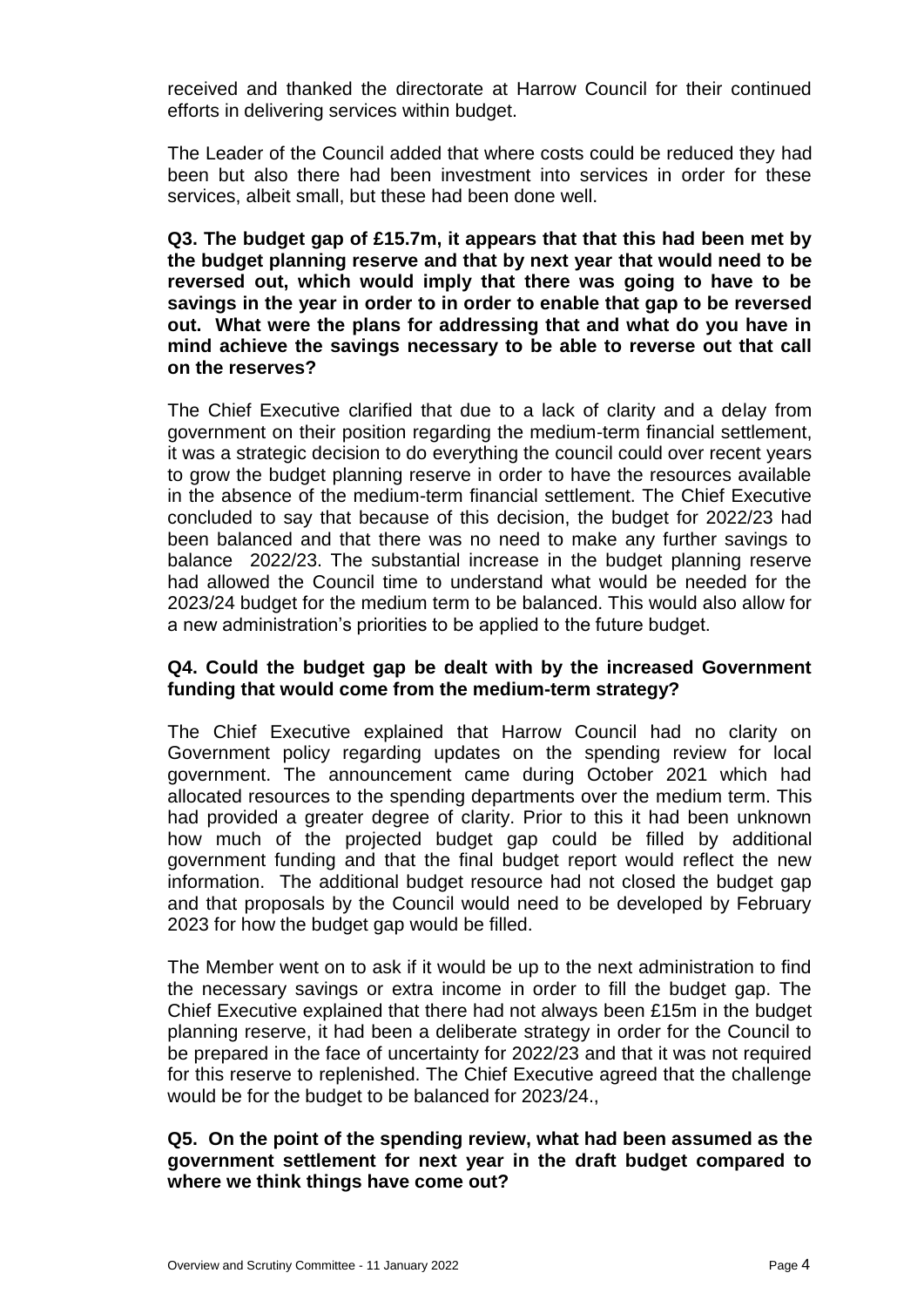The Director of Finance explained that the indicative financial settlement meant that Harrow Council would be better off by £1m compared to what had been estimated in the draft budget. T his meant that the Council would reduce the level of reserves by £1m to balance the 2022/23 budget

#### **Q6. What are the biggest risks within the budget both in terms of 2022/23 and the medium-term?**

The Director of Finance explained that one of the biggest risks identified across local authorities had been meeting demand for social care, however Harrow Council had continued to develop their service and provide growth and along with a reserve in place, this had ultimately led to a lot of risks mitigated. In addition, due to Harrow Council's chosen strategy the budget could be managed within the budget envelope. In terms of the medium term the biggest challenge identified was for the ability to bring expenditure back in line with the budget. In addition, the impact of inflation, rise in national insurance and energy costs had been identified as a future challenge.

The Portfolio Holder for Finance and Resources added that the lack of clarity over what the financial settlement would be had been a challenge and for capacity to be identified in all departments and for our current position to be maintained.

The Leader of the Council added that the backlog within the hospital system had also been noted to be challenge presented to the Council, with additional demands and staff shortages put on social care were deemed as financial and social concerns.

**Q7. It was important to remember that when looking at the budget figures that every reduction of difficulty directly affects peoples lives. In 2010/11 48,000 people were homeless, by 2019/20 there were 92,000 homeless people. Do we know if that upward trend continued, both in terms of finance on council spending in terms of providing extra accommodation but also the social impact this had, could you make comments on these figures please?** 

The Director of Finance explained that the number of homeless households in temporary accommodation had doubled of a ten-year period and that there were a number of families that remained on the list for temporary accommodation.

The Chief Executive added that one of the pressures within London, due to the housing market had been the cost of temporary accommodation and that there had not been enough social housing as well as a rising cost in social housing over this period time. The Council had done a number of things for this to be mitigated, such as input £30m into a scheme that allowed property to be bought by councils. While this had been a driver around the management of the revenue budget this had linked to the council regeneration plans in order for our supply of affordable housing to be increased.

# **Q8. How had the £15m budget planning reserve been generated?**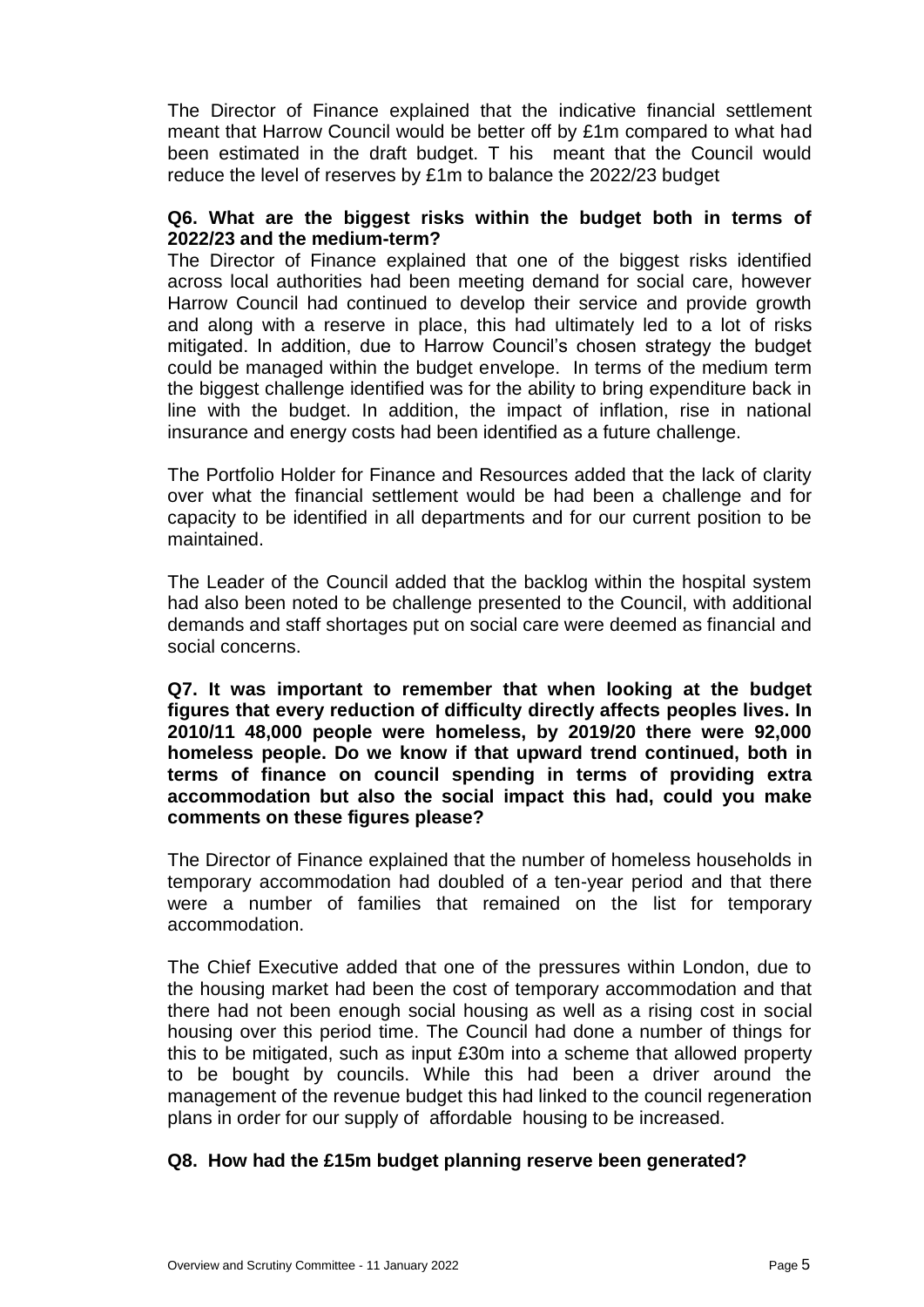The Director of Finance explained that it had been generated from previous years underspends including capital financing where the Council had not needed to borrow as per budgeted plans. . If directorate budgets had not been spent in year then this would also be transferred to the reserve and it was an accumulation of these over a 5 to 6 year period that had resulted in what could be seen in the budget planning reserve.

# **Q9. Could the 1.9% rise in council tax be avoided if circa £6m could be found throughout the next financial year?**

The Chief Executive explained that there was a difference between the use of a one-off resource and a recurring resource and that a rise in council tax would act as a permanent resource within the budget. While it had been sensible to use a one off resource to gain time in order to not remove money from the budget a recurring resource would allow for long term stability.

The Leader of the Council added that one off grants had not helped the council in terms of budget planning for the future, there would be no guarantee of find that money each year through one off resources.

# **Q10. What was the process to cope with the £15m cuts next year?**

The Director of Finance explained that an underspend would need to be achieved in the year so that drawdowns from reserves would be avoided and to allow for year end capacity to be realised. Therefore, planned borrowing would be avoided where possible and for the treasury to be robustly managed in order to be under budget. In addition, a strategy would need to be implemented in how Harrow Council would lower its expenditure. The Director of Finance acknowledged that this would be a challenge.

The Director of Finance added that there is an option for this to be undertaken over a two-year period with a priority set for immediate savings to be realised within 2022/23budget but that bigger decision would be considered over a two-year period.

The Chair of the Committee noted that If this had been done, then dependant on the underspend there would be very little capacity left in the reserve budget, there would be around £5m and that the underspend would have to be quite large for this be met, notwithstanding anything that could happen next year.

# **Q11. This year the Council took out £2m of savings because it didn't have capacity to make those savings because of the pandemic and wanted to understand the capacity if this year the council was unable to save £2m but to have capacity to save £14m for 2022/23?**

The Chief Executive explained that the Council were unable to identify savings throughout 2021/22 because of the pandemic, however there was confidence that the Council would be in a good position to smooth the budget gap over more than one year. The Chief Executive noted that that the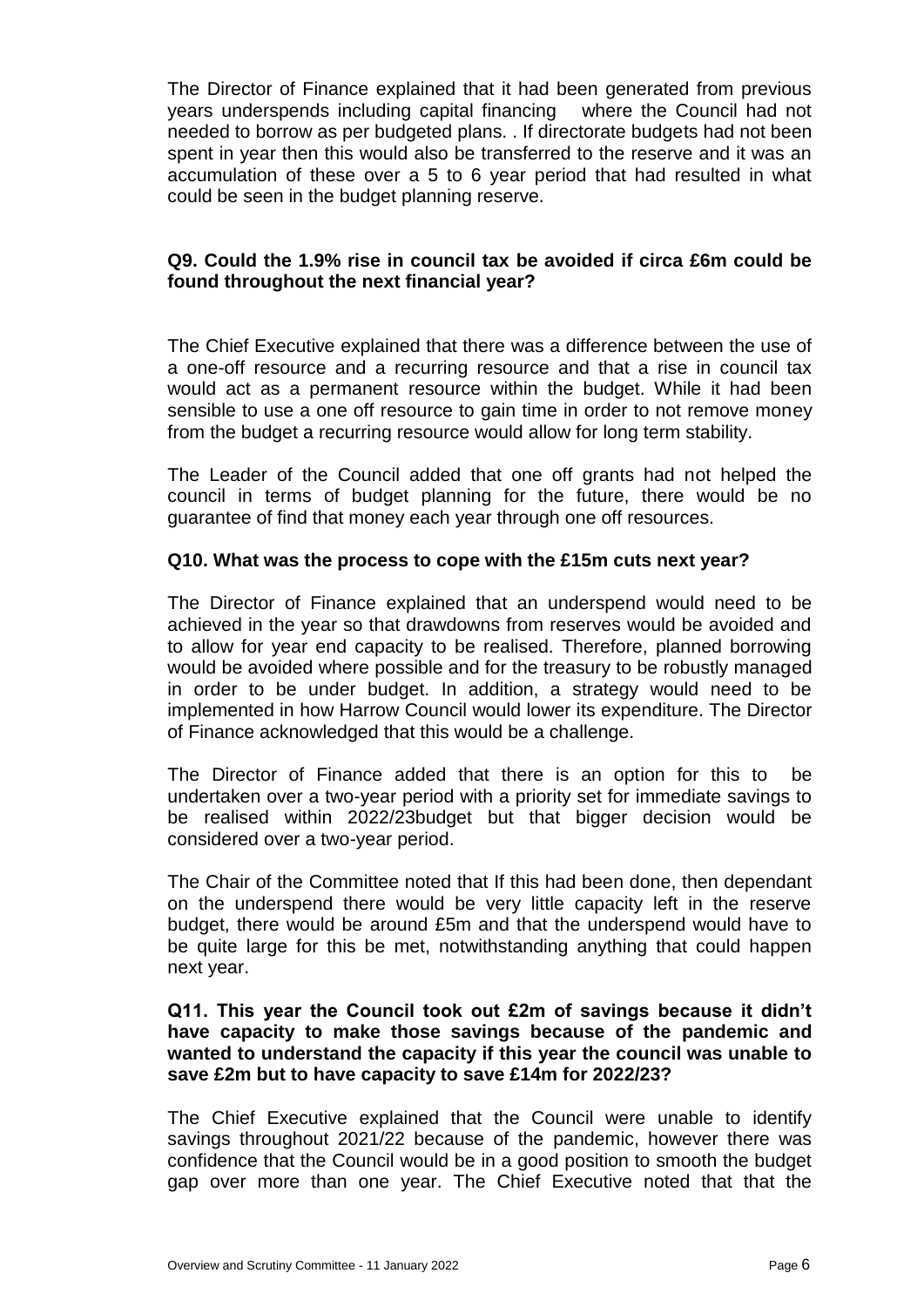medium-term financial strategy could identify how this budget gap could be bridged and that it meant that there was a need for it to be managed over a longer period of time.

**Q12. Regarding children services, was there a reserve budget for this service, also with regard to demand of children in care, mental health, balcklogs for the educational health care plans and assessments. So as it was a demanding service there was concern that savings for this service had been exhausted. Therefore, what caveats had been put in place with reserves just in case to help this service?** 

The Director of Finance explained that demand for children services had seen a rise which had been seen in the last few years prior. There was a children's social care reserve in place with circa £1m in place, it was planned to be used in 2022/23 because a forecast pressure had been identified. Permanent growth had been built into the budget for year two of medium-term strategy and that the growth requirement will be regularly reviewed

# **Q13. The budget gap of £14.8m, there had not appearred to be a plan as it stood to close that gap in either 1 year or 2 years, was that not a black hole? Was this budget as it stands passing on a blackhole to the next administration to somehow deal with over the next 1 or 2 financial years?**

The Chief Executive clarified that there had been budget gaps over the medium-term financial strategy in past years and that it had not been unusual for there to not be a detailed plan at this point in time, where a three-year settlement had not been provided. The Chief Executive added that financial savings could have been implemented prior to knowledge of the settlement which had only been provided after the draft budget plan had been published.

The Member added that clarity within the budget as to how the budget gap could be met was desired and that it would be useful for these details to have been in place.

The Chair noted that on this occasion that for year one of the medium-term strategy to balanced by reserves could be said to be unusual compared to previous years.

The Chief Executive understood the points made but reiterated that the delay of the settlement and the pandemic had resulted in an approach that differed to previous years, both of which had impacted the Council's certainty and capacity.

The Leader of the Council added that since budget cuts had taken place over the past ten years services had been redesigned to work in a completely different way. It had been known that Harrow Council was a low funded council and that services had been paused because of the pandemic, this was due to the lack of capacity of staff who had to work priorities that revolved around the pandemic. In addition, Harrow Council were not in a position to cut services further and that a decision may need to be taken whether certain service continued.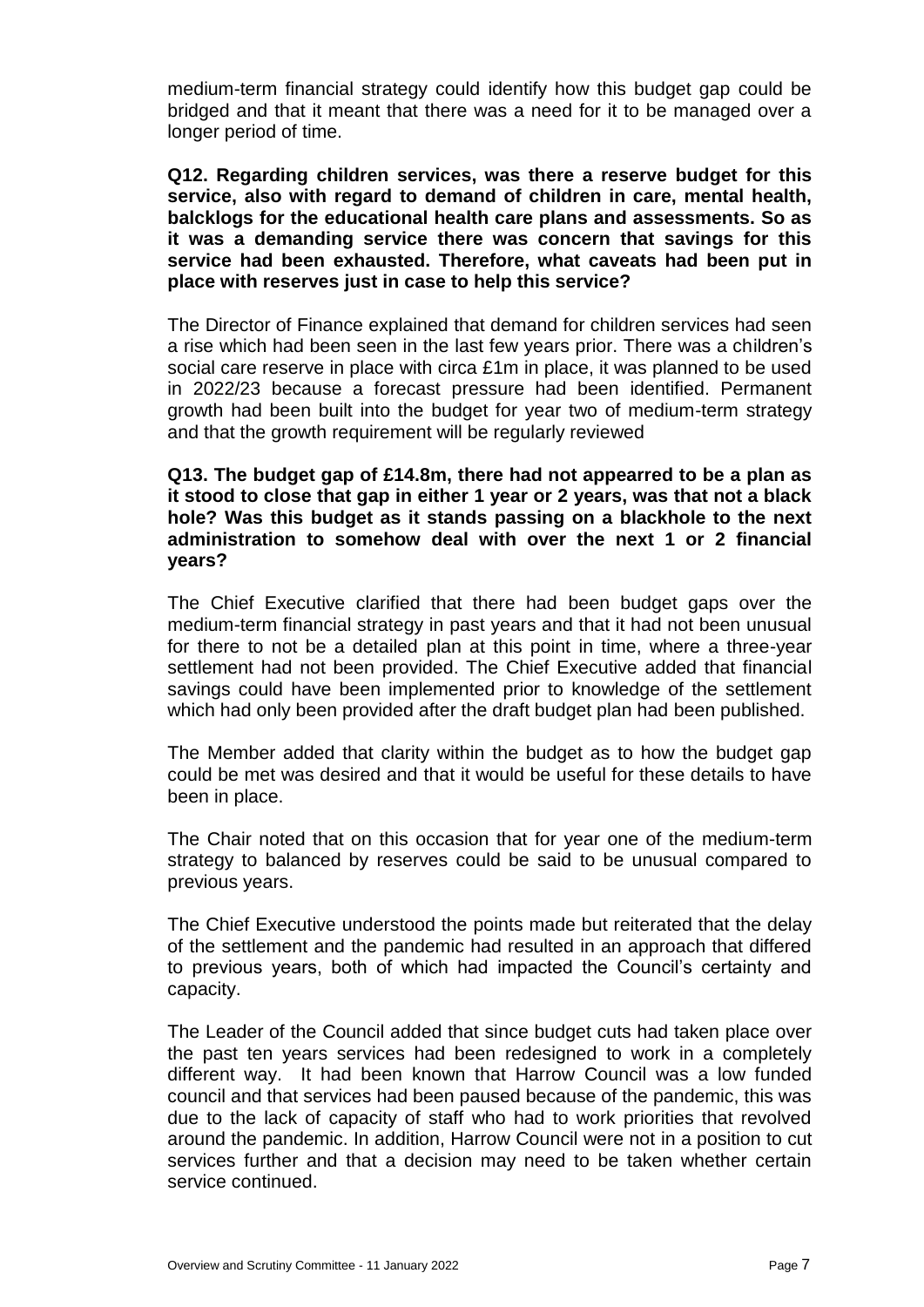# **Q14. Regarding education, schools were approached to not take on some of their delegated monies when they were supposed to because there was an issue around budgeting in education. Was that the case?**

The Director of Finance noted that they were not aware of this and for this to be checked.

# **Q15. Are there any problems with the proposed final funding formula for school funding for 2022/23 as it was believed that the school payroll service would no longer pay, therefore were there implications on the revenue after April?**

The Director of Finance explained that it would not because schools had opted out of the Council's payroll service therefore the schools had chosen not to pay for this service and would use a different provider. Their budgets should not be impacted and that the Council's provision for dealing with the service would be reduced due to the lowered income from this service.

# **Q16. In terms of the capital budget, the impact on revenue on the capital budget was 18% and the following year went up to 20% and then 21%. This is servicing the debt, what had been done to address that to reduce that impact? This was because that is quite a large proportion of the revenue budget going towards servicing the capital budget.**

The Director of Finance explained that the figures quoted were a mixture of the interest payments on the Council's borrowings and the minimum revenue provision, an amount which has to be set aside to repay debt. The Director of Finance agreed that it was a significant proportion but as a Council no borrowing had been done over a number of years for it to be ensured that the council had not added to the debt portfolio. Significant savings had been made over the pandemic as borrowing was avoided as much as possible and that debts were paid where possible.

# **Q17. These are still capital financing costs, so this had this still been an impact on the revenue budget in order to finance that capital?**

The Director of Finance confirmed this but highlighted that they were made of interest paid on debt and that money had been set aside to go towards debt repayment, that money was used to fund the capital programme so that borrowing was avoided.

# **Q18. Presumably the capital budget would be impacted by the business plans that were currently being drawn up for the HSDP and those business plans were due to come to Cabinet in February 2022 before the budget was passed and was due to be considered in March after the budget had been passed. What would the impact of that be on the assumptions within the capital budget?**

The Director of Finance explained that there had not been any impact on the capital budget because capital provision had been made for regeneration. It